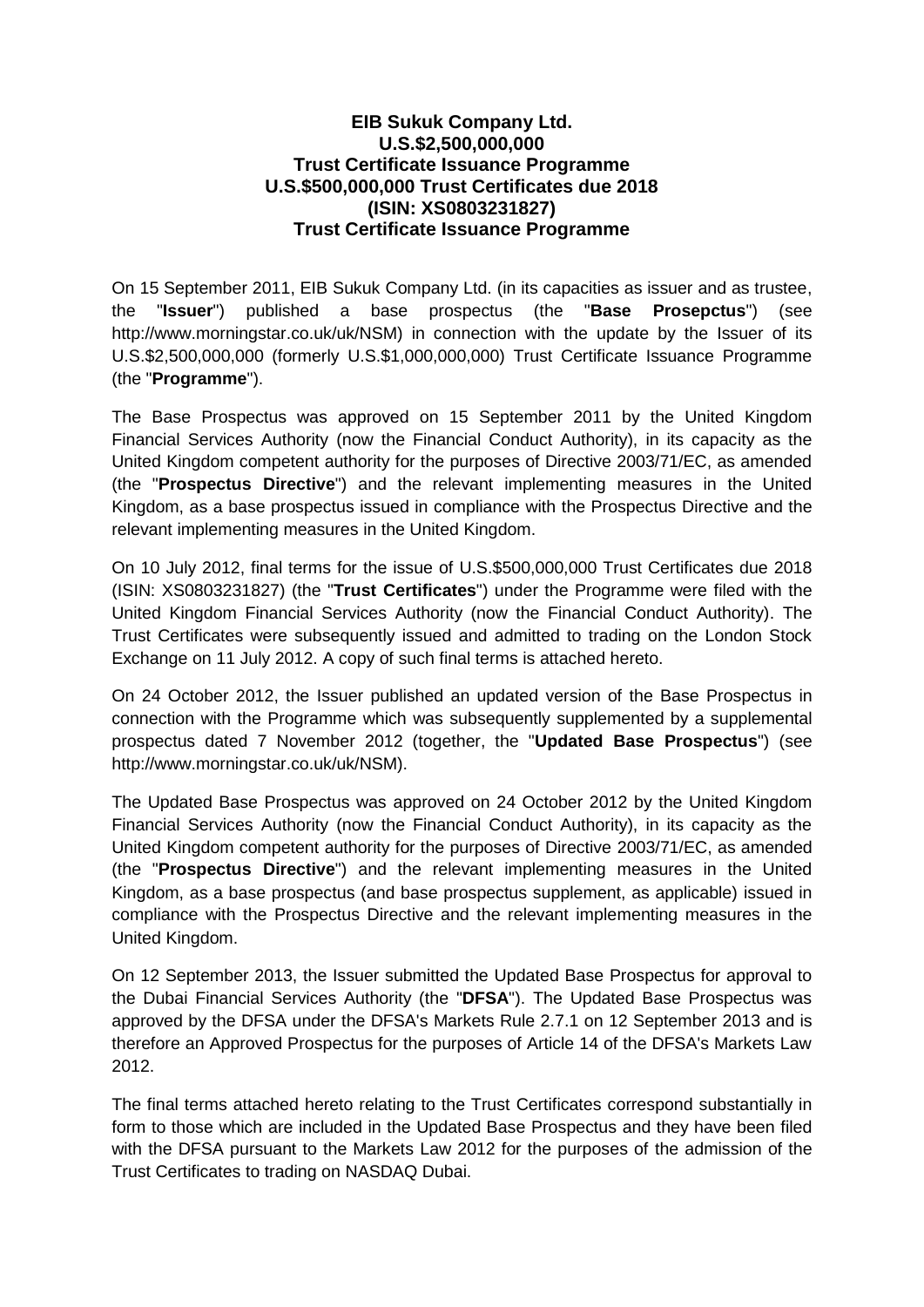### **APPLICABLE FINAL TERMS**

10 July 2012

#### **EIB Sukuk Company Ltd.**

### **Issue of U.S.\$500,000,000 Trust Certificates due 2018**

### **under th**e

### **U.S.\$1,000,000,000**

### **Trust Certificate Issuance Programm**e

### **PART A – CONTRACTUAL TERMS**

Terms used herein shall be deemed to be defined as such for the purposes of the Conditions set forth in the Base Prospectus dated 15 September 2011, as supplemented by the supplemental base prospectuses dated 22 December 2011 and 3 July 2012 (the **Base Prospectus**), which constitutes a base prospectus for the purposes of the Prospectus Directive (Directive 2003/71/EC) (the **Prospectus Directive**). This document constitutes the Final Terms of the Trust Certificates described herein for the purposes of Article 5.4 of the Prospectus Directive and must be read in conjunction with the Base Prospectus. Full information on the Issuer, Emirates Islamic Bank PJSC, Emirates NBD PJSC and the offer of the Trust Certificates is only available on the basis of a combination of these Final Terms and the Base Prospectus. The Base Prospectus is available for viewing at the registered office of the Issuer at c/o Deutsche Bank (Cayman) Limited, P.O. Box 1984, Boundary Hall, Cricket Square, George Town, Grand Cayman KY1-1104, Cayman Islands and the Principal Paying Agent at Winchester House, 1 Great Winchester Street, London EC2N 2DB and copies may be obtained from those offices.

| 1.              |                     | <b>Issuer and Trustee:</b>           | EIB Sukuk Company Ltd.                                                   |  |  |  |  |  |
|-----------------|---------------------|--------------------------------------|--------------------------------------------------------------------------|--|--|--|--|--|
| 2.              | (i) Obligor:        |                                      | Emirates Islamic Bank PJSC                                               |  |  |  |  |  |
|                 |                     | (ii) Guarantor:                      | <b>Emirates NBD PJSC</b>                                                 |  |  |  |  |  |
| 3.              |                     | Series Number:                       | 3                                                                        |  |  |  |  |  |
| 4.              |                     | Specified Currency:                  | U.S. dollars $($ U.S. $\$)$                                              |  |  |  |  |  |
| 5.              |                     | Aggregate Face Amount of Series:     | U.S.\$500,000,000                                                        |  |  |  |  |  |
| 6.              | <b>Issue Price:</b> |                                      | 100 per cent. of the Aggregate Face Amount                               |  |  |  |  |  |
| 7.              |                     | Specified Denominations:             | U.S.\$200,000 and integral multiples of U.S.\$1,000 in<br>excess thereof |  |  |  |  |  |
| 8.              | (a)                 | Issue Date:                          | 11 July 2012                                                             |  |  |  |  |  |
|                 | (b)                 | Return Accrual<br>Commencement Date: | <b>Issue Date</b>                                                        |  |  |  |  |  |
| 9.              |                     | <b>Maturity Date:</b>                | 11 January 2018                                                          |  |  |  |  |  |
| 10 <sub>l</sub> |                     | Periodic Distribution Amount Basis:  | 4.147 per cent. Fixed Periodic Distribution Amount                       |  |  |  |  |  |
|                 |                     |                                      |                                                                          |  |  |  |  |  |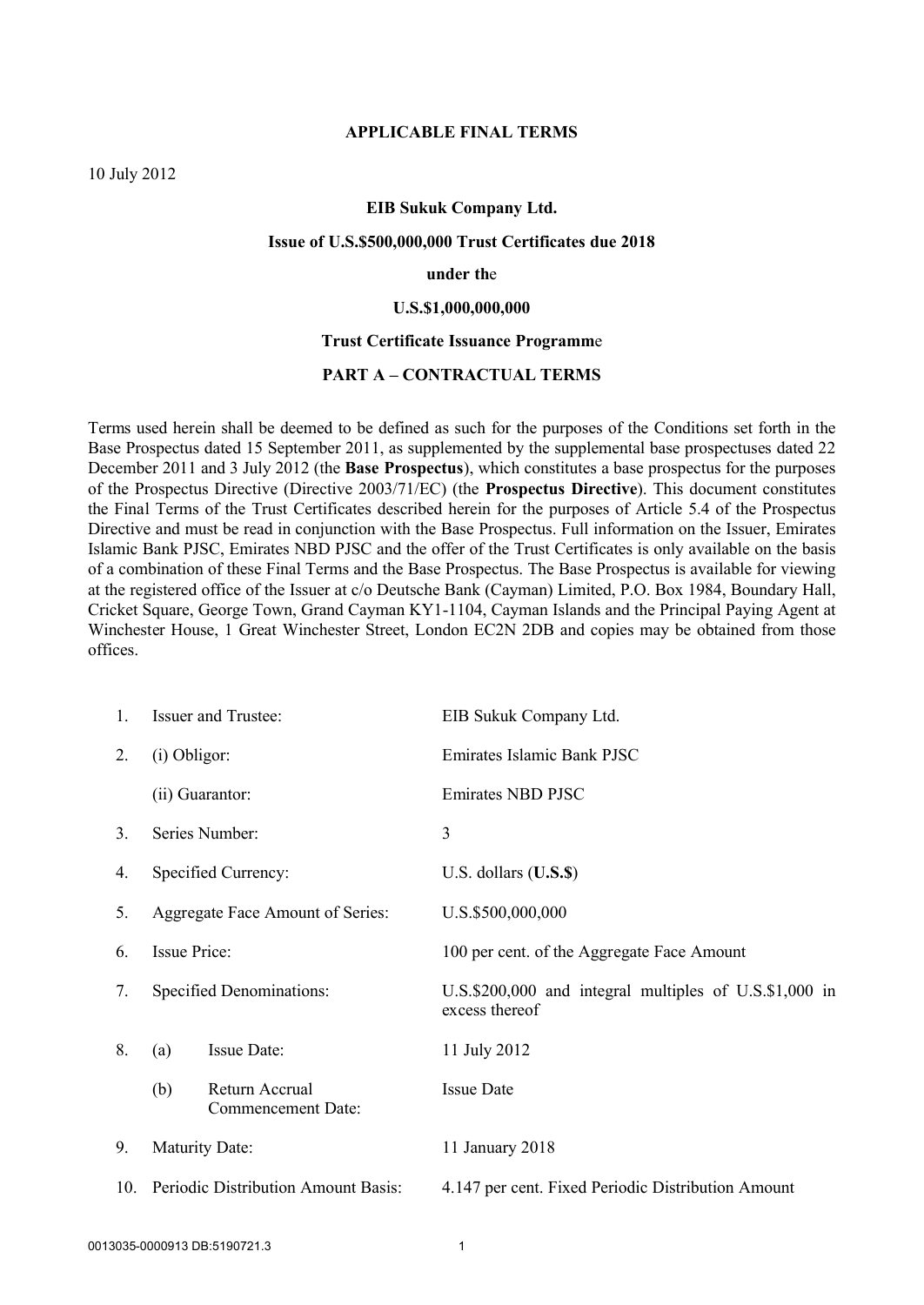| 11. Dissolution Basis:                     | Dissolution at par |
|--------------------------------------------|--------------------|
| 12. Change of Periodic Distribution Basis: | Not Applicable     |
| 13. Call/Put Options:                      | Not Applicable     |
| 14. Status:                                | Unsubordinated     |
| 15. Method of distribution:                | Syndicated         |

# **PROVISIONS RELATING TO PERIODIC DISTRIBUTIONS PAYABLE**

|     |                        | 16. Fixed Periodic Distribution Provisions                                            | Applicable                                                                                                                                              |  |  |  |  |
|-----|------------------------|---------------------------------------------------------------------------------------|---------------------------------------------------------------------------------------------------------------------------------------------------------|--|--|--|--|
|     | (a)                    | Rate:                                                                                 | 4.147 per cent. per annum payable semi-annually in<br>arrear                                                                                            |  |  |  |  |
|     | (b)                    | Periodic Distribution Dates:                                                          | 11 January and 11 July in each year up to and including<br>the Maturity Date                                                                            |  |  |  |  |
|     | (c)                    | <b>Fixed Amount:</b>                                                                  | U.S.\$4,147 per Trust Certificate of U.S.\$200,000<br>Specified Denomination and U.S\$ 20.735 per integral<br>multiple of U.S.\$1,000 in excess thereof |  |  |  |  |
|     | (d)                    | Broken Amount(s):                                                                     | Not Applicable                                                                                                                                          |  |  |  |  |
|     | (e)                    | Day Count Fraction:                                                                   | 30/360                                                                                                                                                  |  |  |  |  |
|     | (f)                    | Determination Date(s):                                                                | Not Applicable                                                                                                                                          |  |  |  |  |
|     | (g)                    | Other terms relating to the<br>method of calculating Fixed<br>Periodic Distributions: | Not Applicable                                                                                                                                          |  |  |  |  |
| 17. | Floating<br>Provisions | Periodic<br>Distribution                                                              | Not Applicable                                                                                                                                          |  |  |  |  |

# **PROVISIONS RELATING TO DISSOLUTION**

| 18. Optional Dissolution (Call):                    | Not Applicable                                                                 |
|-----------------------------------------------------|--------------------------------------------------------------------------------|
| 19. Final Dissolution Amount:                       | U.S.\$200,000 per Trust Certificate of U.S.\$200,000<br>Specified Denomination |
| 20. Early Dissolution Amount (Tax):                 | <b>Final Dissolution Amount</b>                                                |
| 21. Dissolution Amount pursuant to<br>Condition 14: | U.S.\$200,000 per Trust Certificate of U.S.\$200,000<br>Specified Denomination |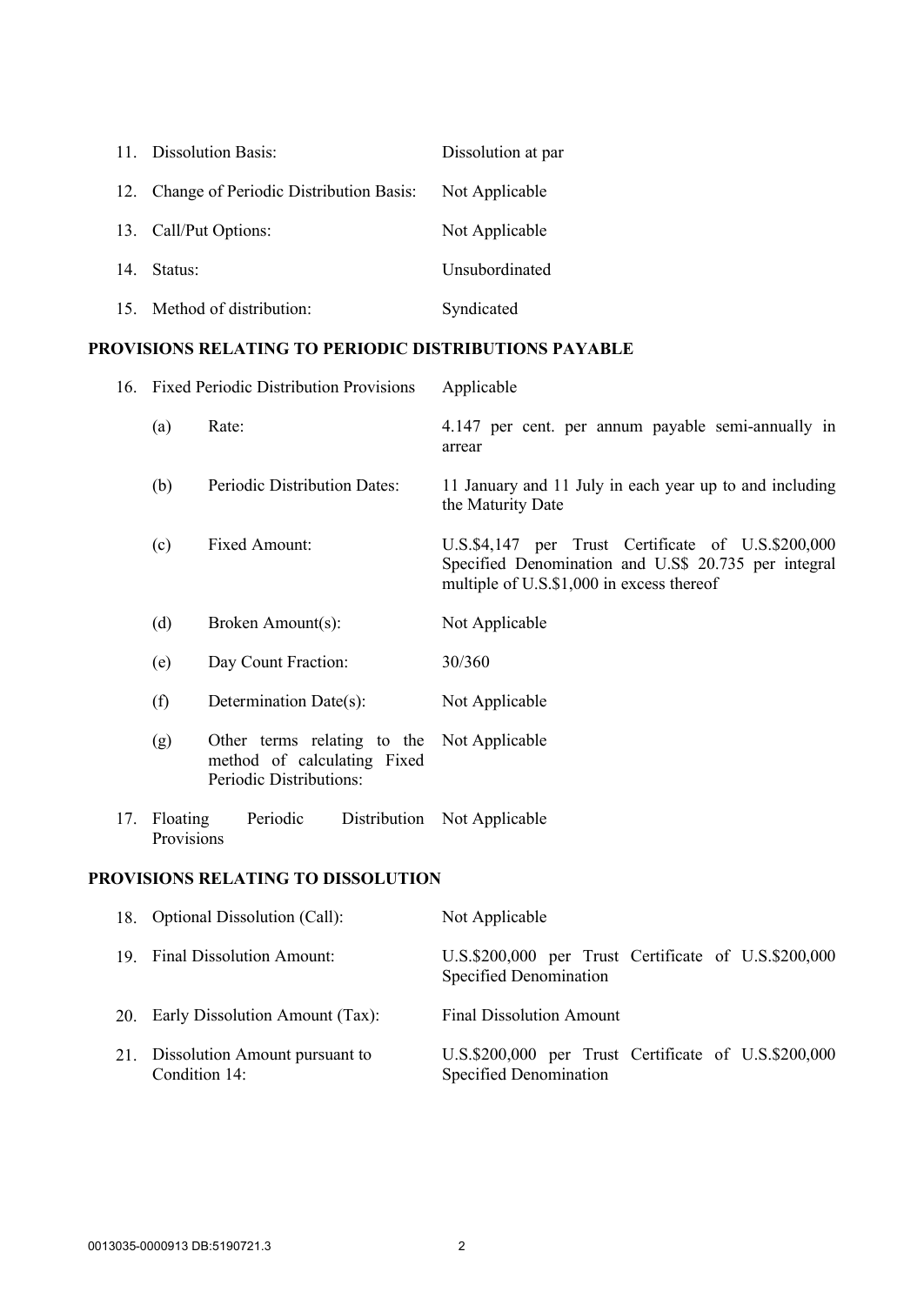## **PROVISIONS RELATING TO OPTIONAL REDEMPTION**

|     | 22. Optional Redemption (Investor Put):                                                                                            | Not Applicable                                                                                                                                                                   |  |  |  |  |  |
|-----|------------------------------------------------------------------------------------------------------------------------------------|----------------------------------------------------------------------------------------------------------------------------------------------------------------------------------|--|--|--|--|--|
|     | <b>GENERAL PROVISIONS APPLICABLE TO THE TRUST CERTIFICATES</b>                                                                     |                                                                                                                                                                                  |  |  |  |  |  |
|     | 23. Form of Trust Certificates:                                                                                                    | Trust Certificate exchangeable<br>Global<br>for<br>Trust<br>Certificates in definitive registered form in the limited<br>circumstances specified in the Global Trust Certificate |  |  |  |  |  |
|     | 24. Additional Financial Centre(s):                                                                                                | Not Applicable                                                                                                                                                                   |  |  |  |  |  |
|     | PROVISIONS IN RESPECT OF THE CO-OWNERSHIP ASSETS                                                                                   |                                                                                                                                                                                  |  |  |  |  |  |
|     | Date:                                                                                                                              | 25. Co-ownership Assets on the Issue As scheduled to the Supplemental Purchase Contract<br>dated 11 July 2012, a copy of which schedule is set out<br>in the Annex hereto        |  |  |  |  |  |
| 26. | Co-ownership interests in the Co-<br>Ownership Assets:                                                                             | 99.732 per cent.<br>Issuer:<br>$0.268$ per cent.<br>Obligor:                                                                                                                     |  |  |  |  |  |
| 27. | Trust Assets:                                                                                                                      | Condition 5.1 ( <i>Trust Assets</i> ) applies                                                                                                                                    |  |  |  |  |  |
|     | 28. Details of Transaction Account:                                                                                                | EIB SUKUK COMPANY LTD SERIES 3<br>0286922-0000-USD-002-CTA<br>No:<br>with<br>Account<br>Deutsche Bank AG, London Branch                                                          |  |  |  |  |  |
|     | Transaction<br>29. Other<br>Document<br>Information:                                                                               |                                                                                                                                                                                  |  |  |  |  |  |
|     | Supplemental Trust Deed:<br>(a)                                                                                                    | Supplemental Trust Deed dated 11 July 2012 between<br>the Issuer, the Trustee, the Obligor, the Guarantor and<br>the Delegate                                                    |  |  |  |  |  |
|     | Purchase<br>(b)<br>Supplemental<br>Contract:                                                                                       | Supplemental Purchase Contract dated 11 July 2012<br>between the Issuer, the Trustee and the Obligor                                                                             |  |  |  |  |  |
|     | Late Payment Percentage: (For 1 per cent. per annum<br>(c)<br>the purpose of Clause 3.4 of<br>the Purchase<br>Undertaking<br>Deed) |                                                                                                                                                                                  |  |  |  |  |  |
| 30. | Other final terms:                                                                                                                 | Not Applicable                                                                                                                                                                   |  |  |  |  |  |
|     | DISTRIBUTION                                                                                                                       |                                                                                                                                                                                  |  |  |  |  |  |
|     | 31. (a)<br>If<br>syndicated,<br>οf<br>names<br>Managers:                                                                           | <b>Joint Lead Managers:</b><br>Crédit Agricole Corporate and Investment Bank<br>Dubai Islamic Bank PJSC<br><b>Emirates NBD Capital Limited</b><br>HSBC Bank plc                  |  |  |  |  |  |

Standard Chartered Bank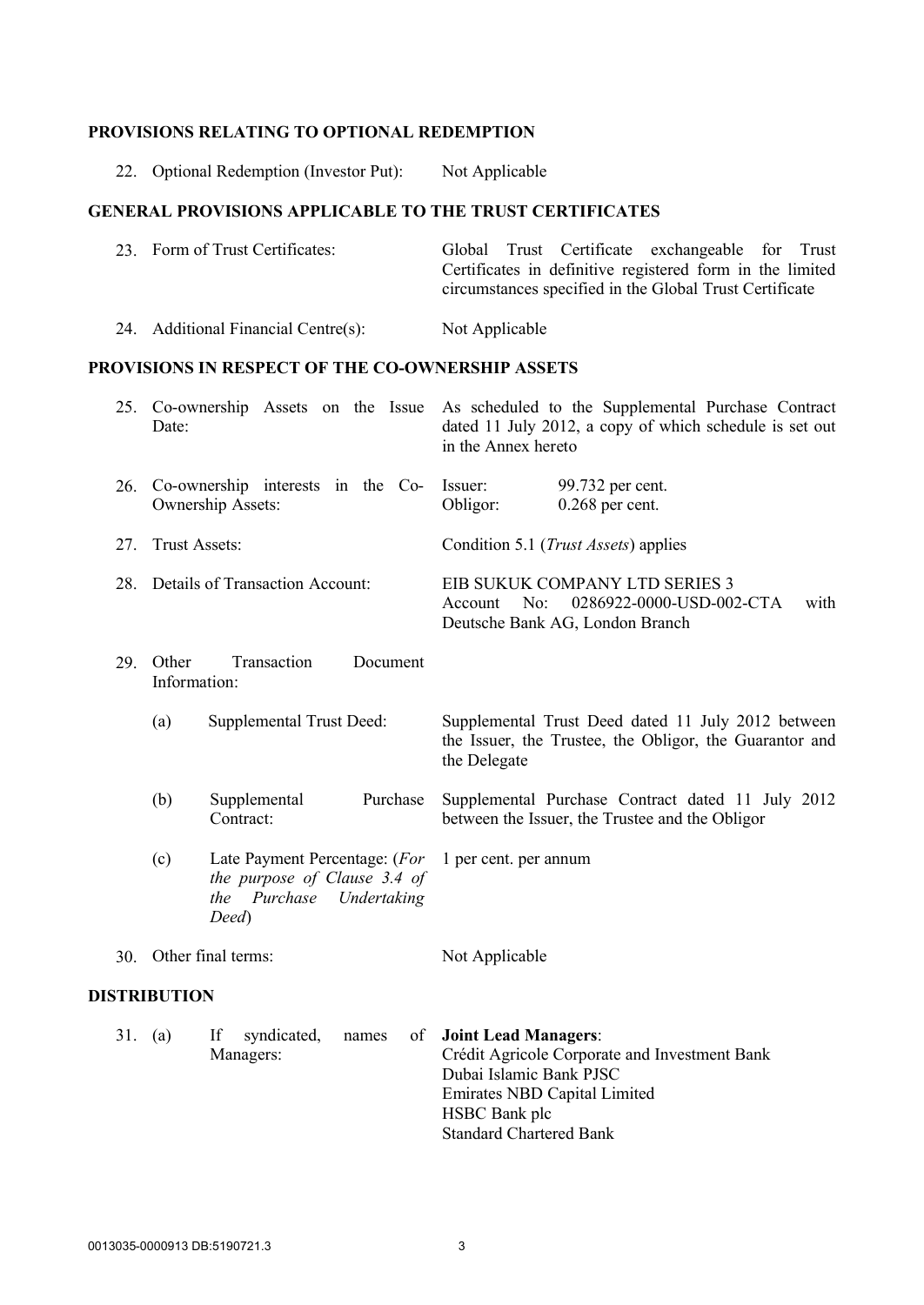**Senior Co-Lead Managers:** First Energy Bank B.S.C.(c) Sharjah Islamic Bank PJSC

| (b) | Date       | of | Subscription 10 July 2012                              |
|-----|------------|----|--------------------------------------------------------|
|     | Agreement: |    |                                                        |
|     |            |    | 32. If non-syndicated, name of relevant Not Applicable |
|     | Dealer:    |    |                                                        |

33. Additional selling restrictions: Not Applicable

#### **PURPOSE OF FINAL TERMS**

These Final Terms comprise the final terms required for issue and admission to trading on the London Stock Exchange's regulated market and listing on the Official List of the UK Listing Authority of the Trust Certificates described herein pursuant to the US\$1,000,000,000 Trust Certificate Issuance Programme of EIB Sukuk Company Ltd.

#### **RESPONSIBILITY**

Each of the Issuer, the Obligor and the Guarantor accepts responsibility for the information contained in these Final Terms. To the best of the knowledge and belief of each of the Issuer, the Obligor and the Guarantor (having taken all reasonable care to ensure that such is the case) the information contained in these Final Terms is in accordance with the facts and does not omit anything likely to affect the import of such information.

Signed on behalf of EIB Sukuk Company Ltd. (the

Issuer) By: Duly authorised

Signed on behalf of Emirates Islamic Bank PJSC Signed on behalf of Emirates NBD PJSC (the (the Obligor) Guarantor)

By:

By:

Duly authorised

Duly authorised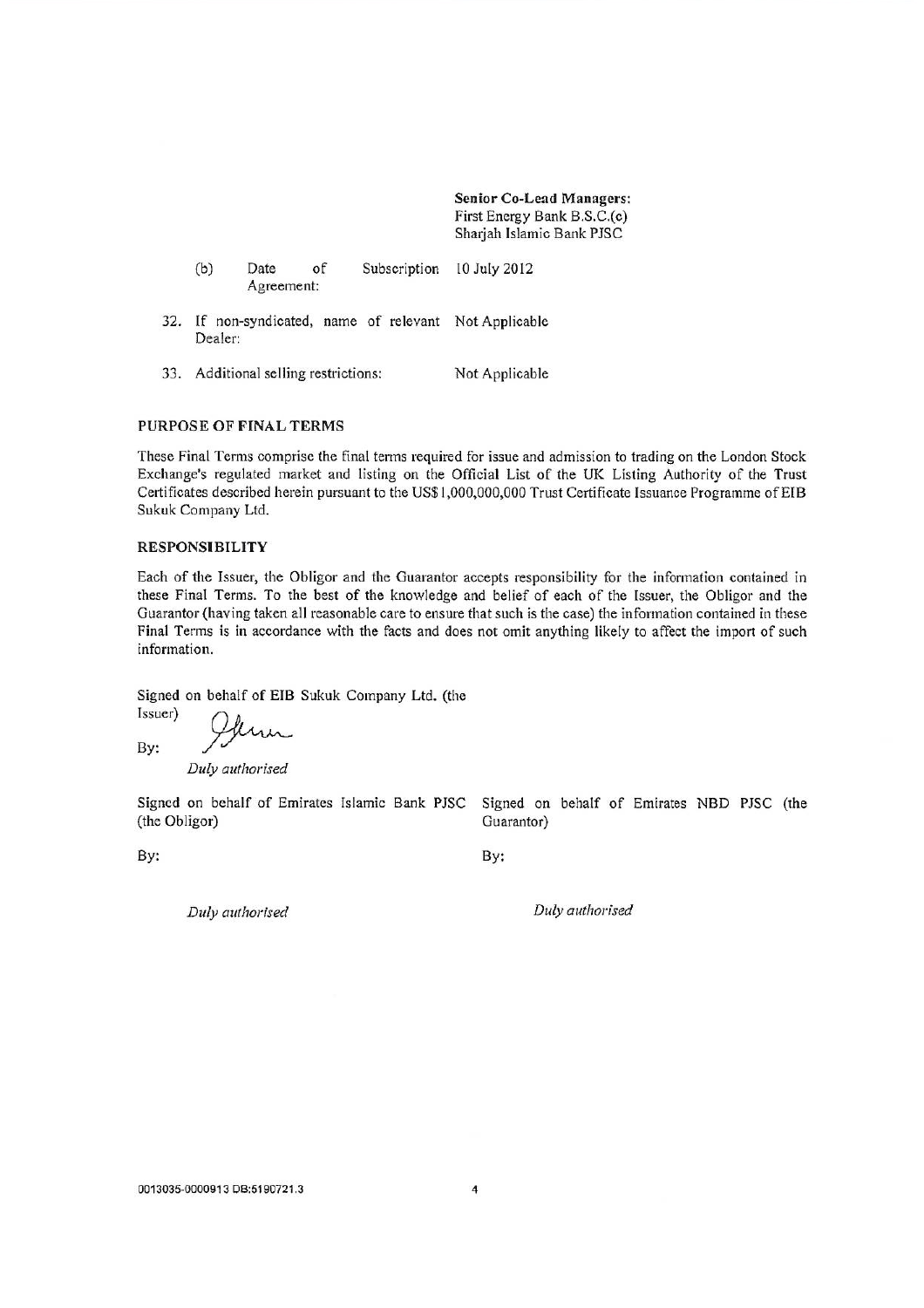**Senior Co-Lead Managers:** First Energy Bank B.S.C.(c) Sharjah Islamic Bank PJSC

- $(b)$ Date of Subscription 10 July 2012 Agreement:
- 32. If non-syndicated, name of relevant Not Applicable Dealer:
- 33. Additional selling restrictions: Not Applicable

### **PURPOSE OF FINAL TERMS**

These Final Terms comprise the final terms required for issue and admission to trading on the London Stock Exchange's regulated market and listing on the Official List of the UK Listing Authority of the Trust Certificates described herein pursuant to the US\$1,000,000,000 Trust Certificate Issuance Programme of EIB Sukuk Company Ltd.

### **RESPONSIBILITY**

Each of the Issuer, the Obligor and the Guarantor accepts responsibility for the information contained in these Final Terms. To the best of the knowledge and belief of each of the Issuer, the Obligor and the Guarantor (having taken all reasonable care to ensure that such is the case) the information contained in these Final Terms is in accordance with the facts and does not omit anything likely to affect the import of such information.

Signed on behalf of EIB Sukuk Company Ltd. (the Issuer)

By:

### Duly authorised

Signed on behalf of Emirates Islamic Bank PJSC (the Obligor)

Signed on behalf of Emirates NBD PJSC (the Guarantor)

By: By: Authorised Duly authorised nouaiter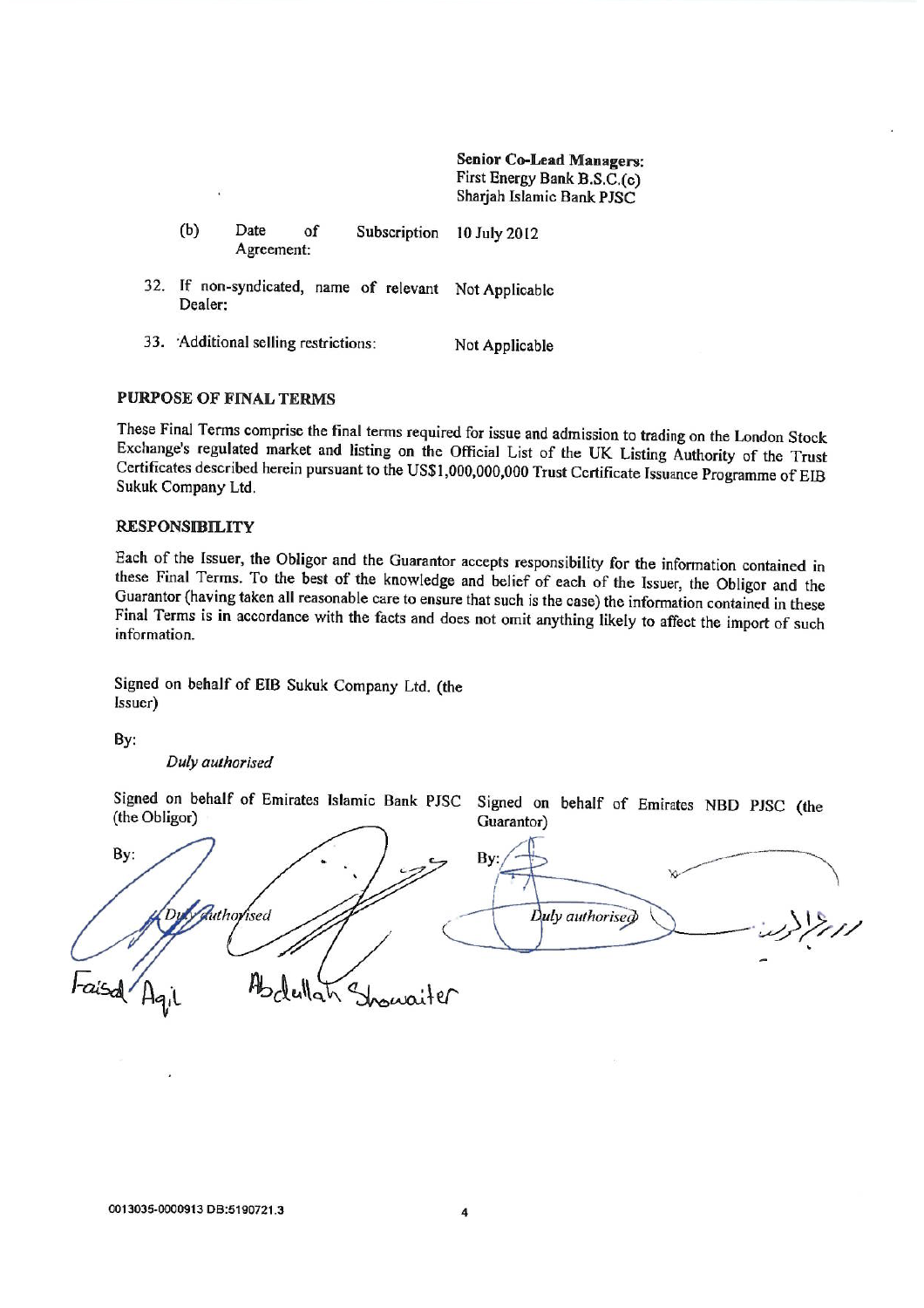### **PART B – OTHER INFORMATION**

### **1. LISTING AND ADMISSION TO TRADING**

- (i) Listing: London
- (ii) Admission to trading: Application has been made for the Trust Certificates to be admitted to trading on the London Stock Exchange's regulated market and listed on the Official List of the UK Listing Authority with effect from 11 July 2012
- (iii) Estimate of total expenses related to admission to trading: GBP 3,650

### **2. RATINGS**

Ratings: The Trust Certificates to be issued have been rated:

Moody's: A3 (Neg)

Fitch:  $A+ (Stable)$ 

Moody's Investors Services Ltd. is established in the European Union and is registered under Regulation (EC) No. 1060/2009 (as amended). As such Moody's Investors Services Ltd. is included in the list of credit rating agencies published by the European Securities and Markets Authority on its website in accordance with such Regulation.

Fitch Ratings Ltd is established in the European Union and is registered under Regulation (EC) No. 1060/2009 (as amended). As such Fitch Ratings Ltd is included in the list of credit rating agencies published by the European Securities and Markets Authority on its website in accordance with such Regulation.

### **3. INTERESTS OF NATURAL AND LEGAL PERSONS INVOLVED IN THE ISSUE**

Save for any fees payable to the Managers, so far as each of the Issuer, the Obligor and the Guarantor is aware, no person involved in the issue of the Trust Certificates has an interest material to the offer.

**4. YIELD** (*Fixed Periodic Distribution Trust Certificates only*)

Indication of yield: 4.147 per cent. per annum The yield is calculated at the Issue Date on the basis of the Issue Price. It is not an indication of future yield.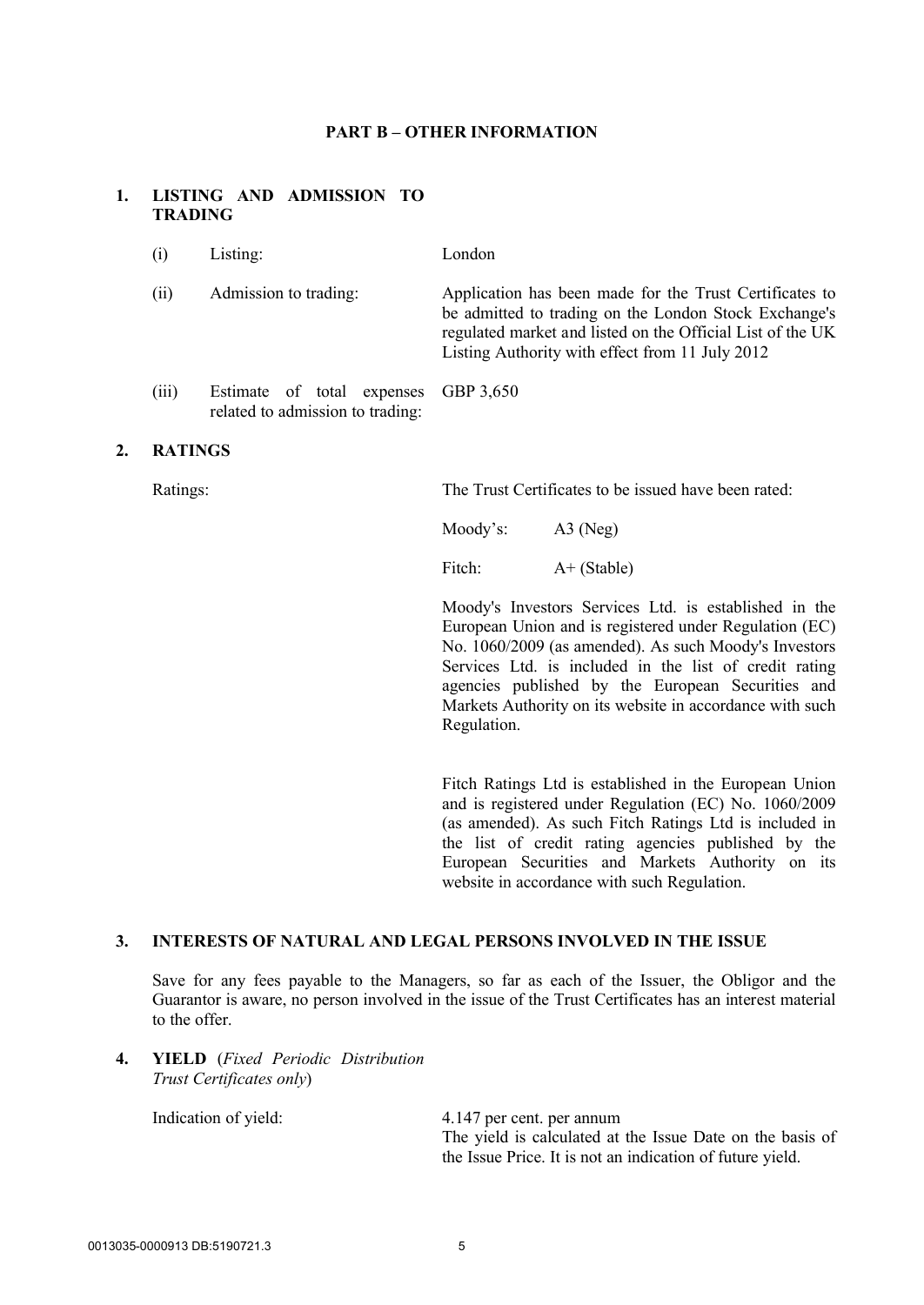# **5. OPERATIONAL INFORMATION**

| (i) | <b>ISIN Code:</b>                                                                                                                                                              | XS0803231827             |
|-----|--------------------------------------------------------------------------------------------------------------------------------------------------------------------------------|--------------------------|
| (i) | Common Code:                                                                                                                                                                   | 080323182                |
|     | (iii) Any clearing system(s) other than Not Applicable<br>Euroclear Bank S.A./N.V. and<br>Clearstream Banking, société<br>anonyme and the relevant<br>identification number(s) |                          |
|     | (iv) Delivery:                                                                                                                                                                 | Delivery against payment |
| (v) | Names and addresses of Not Applicable<br>additional Paying Agent(s) (if<br>$any)$ :                                                                                            |                          |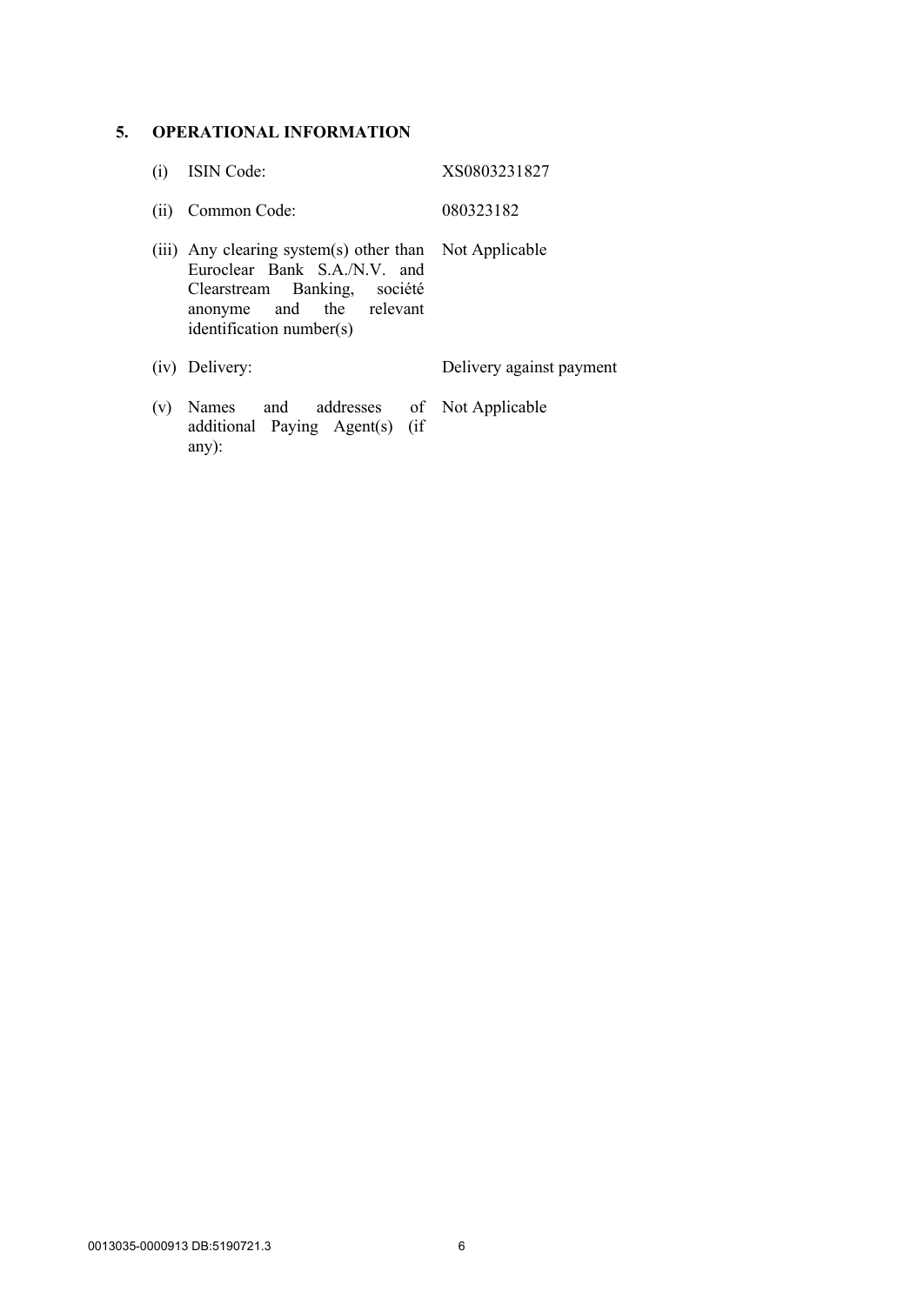# **Annex to the Final Terms**

### **Co-ownership Assets**

# **List of Co-ownership Assets in Respect of U.S.\$500,000,000 Trust Certificates due 2018**

| No.            | <b>Description of Asset</b> | <b>Contract</b><br><b>Description</b> | Obligor's<br>Reference<br><b>Number</b> | <b>Contract type</b>          | <b>Final</b><br><b>Maturity</b> | Principal<br><b>Amount Due (USD</b><br>'000 | Obligor<br><b>Share</b><br>(0.2684494)<br>%) (USD<br>'000 | <b>Issuer Share</b><br>(99.731550<br>5%)<br>(USD'000) | <b>Assets</b><br><b>Type</b> |
|----------------|-----------------------------|---------------------------------------|-----------------------------------------|-------------------------------|---------------------------------|---------------------------------------------|-----------------------------------------------------------|-------------------------------------------------------|------------------------------|
| 1              | Ijara (leased) asset        | Real estate                           | R558262108411                           | Lease of Building in Sharjah  | 14/09/2021                      | 1,013.88                                    | 2.72                                                      | 1,011.16                                              | <b>Building</b>              |
| $\overline{2}$ | ljara (leased) asset        | Real estate                           | R695944100906                           | Lease of Building in Ajman    | 30/12/2015                      | 891.64                                      | 2.39                                                      | 889.25                                                | <b>Building</b>              |
| $\mathbf{3}$   | Ijara (leased) asset        | Real estate                           | R213081120007                           | Lease of Building in Sharjah  | 27/06/2017                      | 1,286.41                                    | 3.45                                                      | 1,282.96                                              | Apartments                   |
| 4              | Ijara (leased) asset        | Real estate                           | R507760122607                           | Lease of Building in Ajman    | 08/08/2017                      | 965.83                                      | 2.59                                                      | 963.24                                                | <b>Building</b>              |
| 5              | Ijara (leased) asset        | Real estate                           | R507760123807                           | Lease of Building in Ajman    | 31/08/2017                      | 1,071.63                                    | 2.88                                                      | 1,068.75                                              | <b>Building</b>              |
| 6              | Ijara (leased) asset        | Real estate                           | R507760104908                           | Lease of Building in Ajman    | 25/01/2018                      | 1,274.16                                    | 3.42                                                      | 1,270.74                                              | Apartments                   |
| $\overline{7}$ | Ijara (leased) asset        | Real estate                           | R847323111509                           | Lease of Building in Sharjah  | 17/03/2018                      | 571.74                                      | 1.53                                                      | 570.21                                                | <b>Building</b>              |
| 8              | Ijara (leased) asset        | <b>Real Estate</b>                    | R444334106409                           | Lease of Building in Sharjah  | 26/03/2017                      | 2,722.57                                    | 7.31                                                      | 2,715.26                                              | <b>Building</b>              |
| 9              | Ijara (leased) asset        | Real Estate                           | R444334107511                           | Lease of Building in Sharjah  | 26/12/2019                      | 4,138.31                                    | 11.11                                                     | 4,127.20                                              | <b>Building</b>              |
| 10             | Ijara (leased) asset        | Real estate                           | R766656125507                           | Lease of Building in Fujairah | 21/09/2017                      | 471.69                                      | 1.27                                                      | 470.42                                                | <b>Building</b>              |
| 11             | ljara (leased) asset        | Real estate                           | R494177102911                           | Lease of Building in Dubai    | 10/09/2018                      | 955.62                                      | 2.56                                                      | 953.06                                                | <b>Building</b>              |
| 12             | Ijara (leased) asset        | Real estate                           | R446994102411                           | Lease of Building in Ajman    | 12/11/2030                      | 925.71                                      | 2.48                                                      | 923.23                                                | <b>Building</b>              |
| 13             | Ijara (leased) asset        | Real estate                           | R484877110108                           | Lease of Building in Dubai    | 07/04/2018                      | 1,923.77                                    | 5.16                                                      | 1,918.61                                              | Apartments                   |
| 14             | Ijara (leased) asset        | Real estate                           | R527077104911                           | Lease of Building in Dubai    | 25/06/2021                      | 1,293.22                                    | 3.47                                                      | 1,289.75                                              | <b>Building</b>              |
| 15             | Ijara (leased) asset        | Real estate                           | R008101116608                           | Lease of Building in Ajman    | 11/02/2019                      | 1,634.09                                    | 4.39                                                      | 1,629.70                                              | Apartments                   |
| 16             | Ijara (leased) asset        | Real estate                           | R049412108711                           | Lease of Building in Dubai    | 05/05/2021                      | 2,889.53                                    | 7.76                                                      | 2,881.77                                              | <b>Building</b>              |
| 17             | Ijara (leased) asset        | Real estate                           | R346463103210                           | Lease of Building in Sharjah  | 09/05/2020                      | 53,128.28                                   | 142.59                                                    | 52,985.69                                             | <b>Building</b>              |
| 18             | Ijara (leased) asset        | Real estate                           | R589623116908                           | Lease of Building in Sharjah  | 26/05/2019                      | 1,327.25                                    | 3.56                                                      | 1,323.69                                              | <b>Building</b>              |
| 19             | Ijara (leased) asset        | Real estate                           | R669900109911                           | Lease of Building in Dubai    | 20/12/2015                      | 544.51                                      | 1.46                                                      | 543.05                                                | <b>Building</b>              |
| 20             | Ijara (leased) asset        | Real estate                           | R198777109211                           | Lease of Building in Sharjah  | 04/02/2021                      | 1,325.20                                    | 3.56                                                      | 1,321.64                                              | <b>Building</b>              |
| 21             | Ijara (leased) asset        | Real estate                           | R305551106510                           | Lease of Building in Sharjah  | 31/03/2020                      | 589.74                                      | 1.58                                                      | 588.16                                                | <b>Building</b>              |
| 22             | Ijara (leased) asset        | Real estate                           | R590446122707                           | Lease of Building in Dubai    | 25/08/2017                      | 1,617.21                                    | 4.34                                                      | 1,612.87                                              | <b>Building</b>              |
| 23             | Ijara (leased) asset        | Real estate                           | R697474100312                           | Lease of Building in Ajman    | 07/07/2021                      | 10,307.74                                   | 27.66                                                     | 10,280.08                                             | <b>Building</b>              |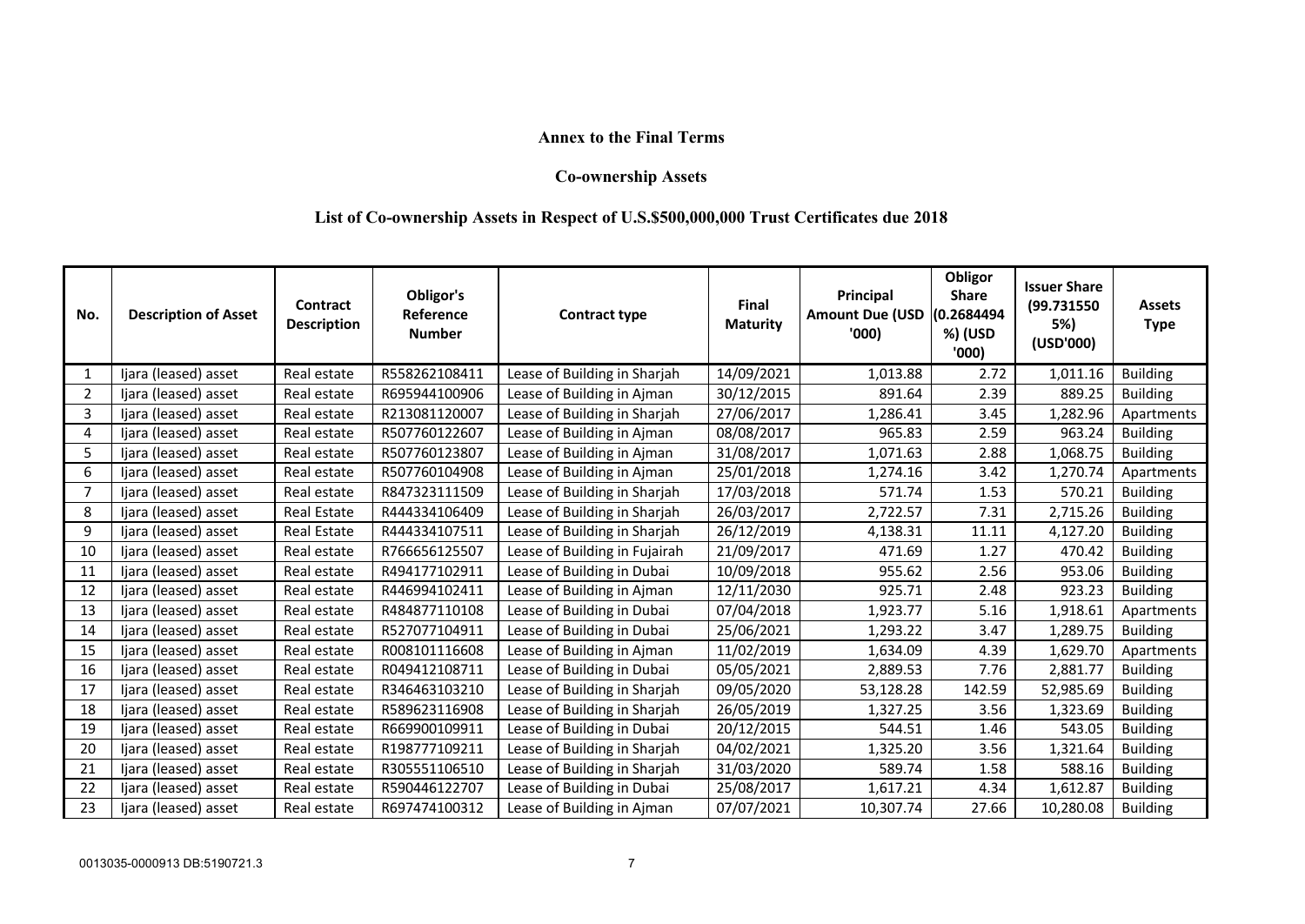| No. | <b>Description of Asset</b> | <b>Contract</b><br><b>Description</b> | Obligor's<br>Reference<br><b>Number</b> | <b>Contract type</b>         | Final<br><b>Maturity</b> | Principal<br><b>Amount Due (USD</b><br>'000 | Obligor<br><b>Share</b><br>(0.2684494)<br>%) (USD<br>'000) | <b>Issuer Share</b><br>(99.731550<br>5%)<br>(USD'000) | <b>Assets</b><br><b>Type</b> |
|-----|-----------------------------|---------------------------------------|-----------------------------------------|------------------------------|--------------------------|---------------------------------------------|------------------------------------------------------------|-------------------------------------------------------|------------------------------|
| 24  | Ijara (leased) asset        | Real estate                           | R368608104708                           | Lease of Building in Ajman   | 23/01/2018               | 508.54                                      | 1.36                                                       | 507.18                                                | Apartments                   |
| 25  | Ijara (leased) asset        | Real estate                           | R086694128007                           | Lease of Building in Ajman   | 30/10/2017               | 2,355.62                                    | 6.32                                                       | 2,349.30                                              | Apartments                   |
| 26  | Ijara (leased) asset        | Real estate                           | R444492113407                           | Lease of Building in Ajman   | 14/01/2017               | 1,061.80                                    | 2.85                                                       | 1,058.95                                              | <b>Building</b>              |
| 27  | Ijara (leased) asset        | Real estate                           | R492100101612                           | Lease of Building in Dubai   | 06/12/2020               | 29,948.27                                   | 80.38                                                      | 29,867.89                                             | <b>Building</b>              |
| 28  | Ijara (leased) asset        | Real estate                           | R492100101712                           | Lease of Building in Dubai   | 08/01/2018               | 5,717.40                                    | 15.34                                                      | 5,702.06                                              | <b>Building</b>              |
| 29  | Ijara (leased) asset        | Real estate                           | R516500104111                           | Lease of Building in Dubai   | 14/06/2014               | 29,494.51                                   | 79.16                                                      | 29,415.35                                             | <b>Building</b>              |
| 30  | Ijara (leased) asset        | Real estate                           | R780860116107                           | Lease of Building in Sharjah | 25/03/2017               | 408.39                                      | 1.10                                                       | 407.29                                                | <b>Building</b>              |
| 31  | Ijara (leased) asset        | Real estate                           | R061649103311                           | Lease of Building in Sharjah | 30/05/2017               | 31,609.50                                   | 84.84                                                      | 31,524.66                                             | <b>Building</b>              |
| 32  | Ijara (leased) asset        | Real estate                           | R598678105411                           | Lease of Building in Sharjah | 21/05/2014               | 551.32                                      | 1.48                                                       | 549.84                                                | <b>Building</b>              |
| 33  | Ijara (leased) asset        | Real estate                           | R107545108508                           | Lease of Building in Sharjah | 14/03/2018               | 490.91                                      | 1.32                                                       | 489.59                                                | Apartments                   |
| 34  | Ijara (leased) asset        | Real estate                           | R096633101111                           | Lease of Building in Sharjah | 26/11/2020               | 1,326.44                                    | 3.56                                                       | 1,322.88                                              | <b>Building</b>              |
| 35  | Ijara (leased) asset        | Real estate                           | R075515105811                           | Lease of Building in Sharjah | 31/03/2021               | 2,351.02                                    | 6.31                                                       | 2,344.71                                              | <b>Building</b>              |
| 36  | Ijara (leased) asset        | Real estate                           | R484444104211                           | Lease of Building in Dubai   | 24/11/2020               | 30,634.21                                   | 82.22                                                      | 30,551.99                                             | <b>Building</b>              |
| 37  | Ijara (leased) asset        | Real estate                           | R707777112410                           | Lease of Building in Dubai   | 19/05/2020               | 5,404.08                                    | 14.50                                                      | 5,389.58                                              | <b>Building</b>              |
| 38  | Ijara (leased) asset        | Real estate                           | R378682101911                           | Lease of Building in Sharjah | 09/09/2020               | 454.71                                      | 1.22                                                       | 453.49                                                | <b>Building</b>              |
| 39  | Ijara (leased) asset        | Real estate                           | R229962104410                           | Lease of Building in Dubai   | 22/11/2019               | 12,166.25                                   | 32.65                                                      | 12,133.60                                             | <b>Building</b>              |
| 40  | Ijara (leased) asset        | Real estate                           | R340960102311                           | Lease of Building in Sharjah | 30/10/2020               | 2,178.09                                    | 5.85                                                       | 2,172.24                                              | <b>Building</b>              |
| 41  | Ijara (leased) asset        | Real estate                           | R664107109711                           | Lease of Building in Sharjah | 09/03/2021               | 808.54                                      | 2.17                                                       | 806.37                                                | <b>Building</b>              |
| 42  | Ijara (leased) asset        | Real estate                           | R397877103209                           | Lease of Building in Sharjah | 30/01/2019               | 2,858.70                                    | 7.67                                                       | 2,851.03                                              | <b>Building</b>              |
| 43  | Ijara (leased) asset        | Real estate                           | R585701106611                           | Lease of Building in Ajman   | 08/02/2021               | 647.75                                      | 1.74                                                       | 646.01                                                | <b>Building</b>              |
| 44  | Ijara (leased) asset        | Real estate                           | R817799105711                           | Lease of Building in Dubai   | 11/10/2020               | 10,162.54                                   | 27.28                                                      | 10,135.26                                             | <b>Building</b>              |
| 45  | Ijara (leased) asset        | Real estate                           | R745054118208                           | Lease of Building in Sharjah | 25/10/2014               | 455.18                                      | 1.22                                                       | 453.96                                                | <b>Building</b>              |
| 46  | Ijara (leased) asset        | Real estate                           | R745054116108                           | Lease of Building in Sharjah | 26/04/2014               | 618.58                                      | 1.66                                                       | 616.92                                                | <b>Building</b>              |
| 47  | Ijara (leased) asset        | Real estate                           | R745054103409                           | Lease of Building in Sharjah | 16/02/2015               | 479.18                                      | 1.29                                                       | 477.89                                                | <b>Building</b>              |
| 48  | Ijara (leased) asset        | Real estate                           | R745054114908                           | Lease of Building in Sharjah | 30/03/2014               | 654.73                                      | 1.76                                                       | 652.97                                                | Apartments                   |
| 49  | Ijara (leased) asset        | Real estate                           | R745054101409                           | Lease of Building in Sharjah | 01/01/2015               | 1,495.59                                    | 4.01                                                       | 1,491.58                                              | <b>Building</b>              |
| 50  | Ijara (leased) asset        | Real estate                           | R745054118808                           | Lease of Building in Sharjah | 23/11/2014               | 1,233.08                                    | 3.31                                                       | 1,229.77                                              | <b>Building</b>              |
| 51  | Ijara (leased) asset        | Real estate                           | R745054117308                           | Lease of Building in Dubai   | 19/04/2014               | 951.94                                      | 2.55                                                       | 949.39                                                | <b>Building</b>              |
| 52  | Ijara (leased) asset        | Real estate                           | R745054118108                           | Lease of Building in Sharjah | 24/04/2014               | 492.15                                      | 1.32                                                       | 490.83                                                | <b>Building</b>              |
| 53  | Ijara (leased) asset        | Real estate                           | R745054112708                           | Lease of Building in Sharjah | 16/04/2014               | 8,172.88                                    | 21.94                                                      | 8,150.94                                              | Apartments                   |
| 54  | Ijara (leased) asset        | Real estate                           | R009920115908                           | Lease of Building in Ajman   | 01/08/2018               | 884.84                                      | 2.37                                                       | 882.47                                                | <b>Building</b>              |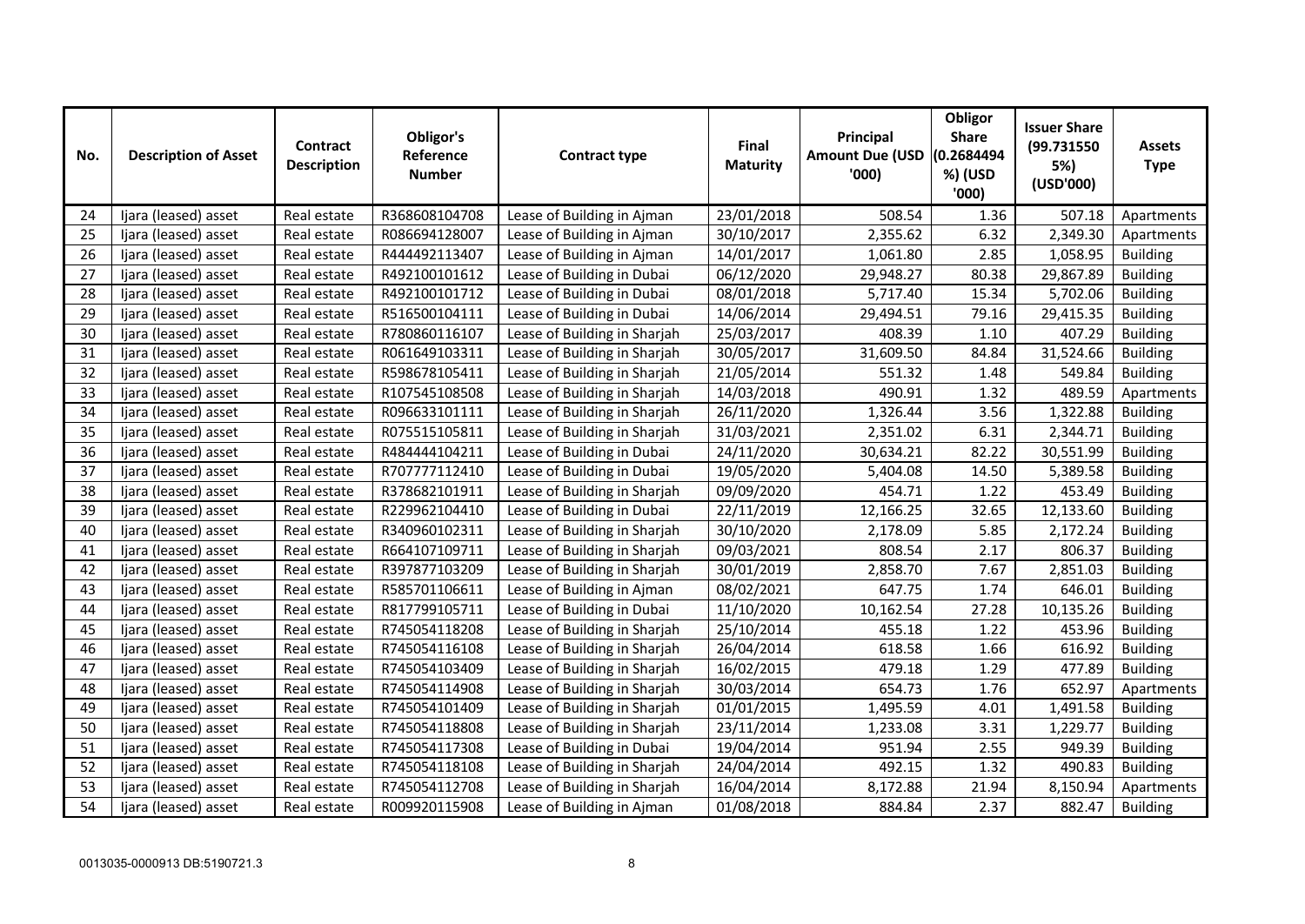| No. | <b>Description of Asset</b> | <b>Contract</b><br><b>Description</b> | Obligor's<br>Reference<br><b>Number</b> | <b>Contract type</b>         | <b>Final</b><br><b>Maturity</b> | Principal<br><b>Amount Due (USD</b><br>'000) | Obligor<br><b>Share</b><br>(0.2684494<br>%) (USD<br>'000) | <b>Issuer Share</b><br>(99.731550<br>5%)<br>(USD'000) | <b>Assets</b><br><b>Type</b> |
|-----|-----------------------------|---------------------------------------|-----------------------------------------|------------------------------|---------------------------------|----------------------------------------------|-----------------------------------------------------------|-------------------------------------------------------|------------------------------|
| 55  | Ijara (leased) asset        | Real estate                           | R086468116410                           | Lease of Building in Ajman   | 09/05/2020                      | 684.45                                       | 1.84                                                      | 682.61                                                | <b>Building</b>              |
| 56  | Ijara (leased) asset        | Real estate                           | R130119107311                           | Lease of Building in Dubai   | 08/03/2021                      | 1,413.83                                     | 3.79                                                      | 1,410.04                                              | <b>Building</b>              |
|     |                             |                                       |                                         | Lease of Building in Umm Al- |                                 |                                              |                                                           |                                                       |                              |
| 57  | Ijara (leased) asset        | Real estate                           | R391905101711                           | Qaiwain                      | 18/09/2020                      | 645.74                                       | 1.73                                                      | 644.01                                                | <b>Building</b>              |
| 58  | Ijara (leased) asset        | Real estate                           | R809225118708                           | Lease of Building in Dubai   | 03/11/2018                      | 2,756.28                                     | 7.40                                                      | 2,748.88                                              | Apartments                   |
| 59  | Ijara (leased) asset        | Real estate                           | R058333123907                           | Lease of Building in Sharjah | 31/08/2017                      | 598.97                                       | 1.61                                                      | 597.36                                                | <b>Building</b>              |
| 60  | Ijara (leased) asset        | Real estate                           | R771331101008                           | Lease of Building in Ajman   | 03/12/2015                      | 276.80                                       | 0.74                                                      | 276.06                                                | Apartments                   |
| 61  | Ijara (leased) asset        | Real estate                           | R095017119007                           | Lease of Building in Dubai   | 30/05/2017                      | 2,246.12                                     | 6.03                                                      | 2,240.09                                              | <b>Building</b>              |
| 62  | Ijara (leased) asset        | Real estate                           | R886848104511                           | Lease of Building in Sharjah | 11/01/2013                      | 528.24                                       | 1.42                                                      | 526.82                                                | <b>Building</b>              |
| 63  | Ijara (leased) asset        | Real estate                           | R856222101411                           | Lease of Building in Sharjah | 05/10/2021                      | 5,638.61                                     | 15.13                                                     | 5,623.48                                              | <b>Building</b>              |
| 64  | Ijara (leased) asset        | Real estate                           | R856222100311                           | Lease of Building in Sharjah | 16/10/2021                      | 2,198.48                                     | 5.90                                                      | 2,192.58                                              | <b>Building</b>              |
| 65  | Ijara (leased) asset        | Real estate                           | R509888101211                           | Lease of Building in Sharjah | 28/09/2020                      | 1,952.81                                     | 5.24                                                      | 1,947.57                                              | <b>Building</b>              |
| 66  | Ijara (leased) asset        | Real estate                           | R660200107811                           | Lease of Building in Sharjah | 06/01/2021                      | 1,025.32                                     | 2.75                                                      | 1,022.57                                              | <b>Building</b>              |
| 67  | Ijara (leased) asset        | Real estate                           | R586060100810                           | Lease of Building in Dubai   | 04/01/2020                      | 477.81                                       | 1.28                                                      | 476.53                                                | <b>Building</b>              |
| 68  | Ijara (leased) asset        | Real estate                           | R696610102011                           | Lease of Building in Sharjah | 07/01/2021                      | 6,153.01                                     | 16.51                                                     | 6,136.50                                              | <b>Building</b>              |
| 69  | Ijara (leased) asset        | Real estate                           | R630211112007                           | Lease of Building in Sharjah | 17/12/2016                      | 1,724.75                                     | 4.63                                                      | 1,720.12                                              | <b>Building</b>              |
| 70  | Ijara (leased) asset        | Real estate                           | R694080107111                           | Lease of Building in Ajman   | 22/02/2021                      | 1,361.29                                     | 3.65                                                      | 1,357.64                                              | <b>Building</b>              |
| 71  | Ijara (leased) asset        | Real estate                           | R041414102708                           | Lease of Building in Ajman   | 16/12/2017                      | 424.72                                       | 1.14                                                      | 423.58                                                | <b>Building</b>              |
| 72  | Ijara (leased) asset        | Real estate                           | R631411108406                           | Lease of Building in Dubai   | 01/04/2016                      | 2,994.83                                     | 8.04                                                      | 2,986.79                                              | <b>Building</b>              |
| 73  | Ijara (leased) asset        | Real estate                           | R039232102711                           | Lease of Building in Sharjah | 01/09/2020                      | 811.23                                       | 2.18                                                      | 809.05                                                | <b>Building</b>              |
| 74  | Ijara (leased) asset        | Real estate                           | R509508105111                           | Lease of Building in Sharjah | 09/10/2020                      | 475.20                                       | 1.28                                                      | 473.92                                                | <b>Building</b>              |
| 75  | Ijara (leased) asset        | Real estate                           | R591818106411                           | Lease of Building in Ajman   | 28/01/2020                      | 1,321.34                                     | 3.55                                                      | 1,317.79                                              | <b>Building</b>              |
| 76  | Ijara (leased) asset        | Real estate                           | R585993109111                           | Lease of Building in Sharjah | 08/03/2021                      | 1,188.81                                     | 3.19                                                      | 1,185.62                                              | <b>Building</b>              |
| 77  | Ijara (leased) asset        | Real estate                           | R585993107711                           | Lease of Building in Sharjah | 09/11/2020                      | 607.32                                       | 1.63                                                      | 605.69                                                | <b>Building</b>              |
| 78  | Ijara (leased) asset        | Real estate                           | R112866106511                           | Lease of Building in Sharjah | 15/03/2021                      | 6,114.57                                     | 16.41                                                     | 6,098.16                                              | <b>Building</b>              |
| 79  | Ijara (leased) asset        | Real estate                           | R778383102410                           | Lease of Building in Sharjah | 09/03/2020                      | 2,256.84                                     | 6.06                                                      | 2,250.78                                              | <b>Building</b>              |
| 80  | Ijara (leased) asset        | Real estate                           | R158788107911                           | Lease of Building in Sharjah | 31/12/2020                      | 1,025.32                                     | 2.75                                                      | 1,022.57                                              | <b>Building</b>              |
| 81  | Ijara (leased) asset        | Real estate                           | R856559118008                           | Lease of Building in Ajman   | 29/10/2013                      | 925.67                                       | 2.48                                                      | 923.19                                                | Apartments                   |
| 82  | Ijara (leased) asset        | Real estate                           | R452535106305                           | Lease of Building in Sharjah | 21/09/2015                      | 571.74                                       | 1.53                                                      | 570.21                                                | <b>Building</b>              |
| 83  | Ijara (leased) asset        | Real estate                           | R380002122107                           | Lease of Building in Ajman   | 28/07/2017                      | 3,049.59                                     | 8.18                                                      | 3,041.41                                              | <b>Building</b>              |
| 84  | Ijara (leased) asset        | Real estate                           | R695709100111                           | Lease of Building in Sharjah | 09/05/2020                      | 1,440.03                                     | 3.86                                                      | 1,436.17                                              | <b>Building</b>              |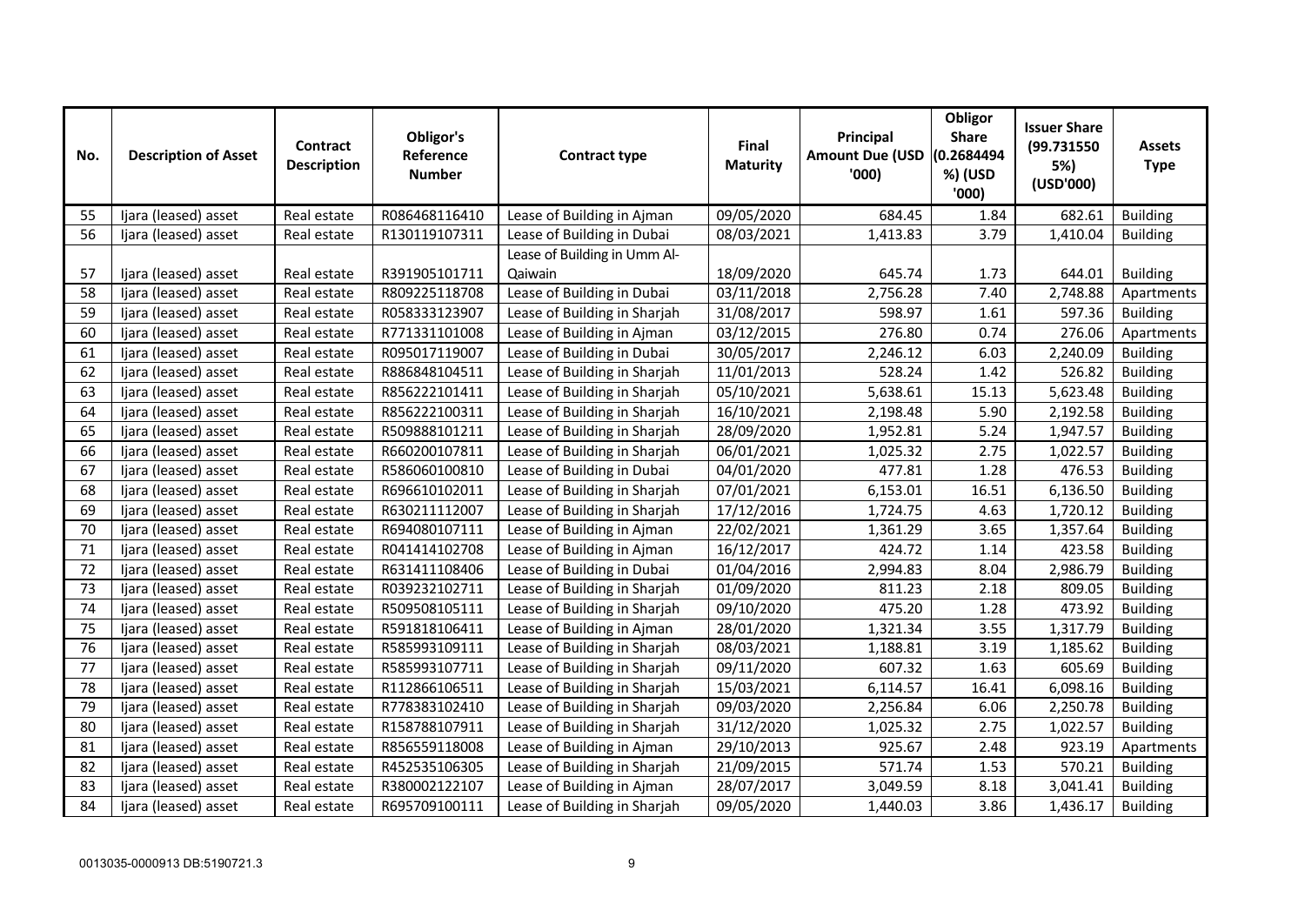| No. | <b>Description of Asset</b> | <b>Contract</b><br><b>Description</b> | Obligor's<br>Reference<br><b>Number</b> | <b>Contract type</b>          | Final<br><b>Maturity</b> | Principal<br><b>Amount Due (USD</b><br>'000 | Obligor<br><b>Share</b><br>(0.2684494<br>%) (USD<br>'000) | <b>Issuer Share</b><br>(99.731550<br>5%)<br>(USD'000) | <b>Assets</b><br><b>Type</b> |
|-----|-----------------------------|---------------------------------------|-----------------------------------------|-------------------------------|--------------------------|---------------------------------------------|-----------------------------------------------------------|-------------------------------------------------------|------------------------------|
| 85  | Ijara (leased) asset        | Real estate                           | R304361108410                           | Lease of Building in Ajman    | 31/03/2020               | 1,237.94                                    | 3.32                                                      | 1,234.62                                              | <b>Building</b>              |
| 86  | Ijara (leased) asset        | Real estate                           | R588212108511                           | Lease of Building in Ajman    | 07/02/2021               | 1,372.18                                    | 3.68                                                      | 1,368.50                                              | <b>Building</b>              |
| 87  | Ijara (leased) asset        | Real estate                           | R588212104611                           | Lease of Building in Ajman    | 18/02/2019               | 809.96                                      | 2.17                                                      | 807.79                                                | <b>Building</b>              |
| 88  | Ijara (leased) asset        | Real estate                           | R591305118507                           | Lease of Building in Sharjah  | 12/11/2017               | 1,698.88                                    | 4.56                                                      | 1,694.32                                              | <b>Building</b>              |
| 89  | Ijara (leased) asset        | Real estate                           | R095018106311                           | Lease of Building in Dubai    | 20/05/2019               | 829.53                                      | 2.23                                                      | 827.30                                                | <b>Building</b>              |
| 90  | Ijara (leased) asset        | Real estate                           | R589749126707                           | Lease of Building in Ajman    | 06/10/2017               | 773.16                                      | 2.08                                                      | 771.08                                                | <b>Building</b>              |
| 91  | Ijara (leased) asset        | Real estate                           | R446999108509                           | Lease of Building in Ajman    | 01/04/2019               | 1,151.45                                    | 3.09                                                      | 1,148.36                                              | <b>Building</b>              |
| 92  | Ijara (leased) asset        | Real estate                           | R589626116408                           | Lease of Building in Dubai    | 18/08/2018               | 2,300.57                                    | 6.17                                                      | 2,294.40                                              | Apartments                   |
| 93  | Ijara (leased) asset        | Real estate                           | R589626114108                           | Lease of Building in Dubai    | 16/06/2018               | 2,123.60                                    | 5.70                                                      | 2,117.90                                              | <b>Building</b>              |
| 94  | Ijara (leased) asset        | Real estate                           | R589626100212                           | Lease of Building in Dubai    | 10/12/2021               | 4,083.86                                    | 10.96                                                     | 4,072.90                                              | <b>Building</b>              |
| 95  | Ijara (leased) asset        | Real estate                           | R858763101710                           | Lease of Building in Dubai    | 10/11/2020               | 2,379.87                                    | 6.39                                                      | 2,373.48                                              | <b>Building</b>              |
| 96  | Ijara (leased) asset        | Real estate                           | R707322108311                           | Lease of Building in Sharjah  | 18/05/2021               | 532.26                                      | 1.43                                                      | 530.83                                                | <b>Building</b>              |
| 97  | Ijara (leased) asset        | Real estate                           | R039222118307                           | Lease of Building in Sharjah  | 22/05/2015               | 870.92                                      | 2.34                                                      | 868.58                                                | <b>Building</b>              |
| 98  | Ijara (leased) asset        | Real estate                           | R484442107208                           | Lease of Building in Dubai    | 06/06/2015               | 476.45                                      | 1.28                                                      | 475.17                                                | <b>Building</b>              |
| 99  | Ijara (leased) asset        | Real estate                           | R263996110011                           | Lease of Building in Dubai    | 20/06/2019               | 12,168.39                                   | 32.66                                                     | 12,135.73                                             | <b>Building</b>              |
| 100 | Ijara (leased) asset        | Real estate                           | R779155100211                           | Lease of Building in Dubai    | 09/09/2020               | 28,524.86                                   | 76.56                                                     | 28,448.30                                             | <b>Building</b>              |
| 101 | Ijara (leased) asset        | Real estate                           | R562266107011                           | Lease of Building in Sharjah  | 20/04/2019               | 854.55                                      | 2.29                                                      | 852.26                                                | <b>Building</b>              |
| 102 | Ijara (leased) asset        | Real estate                           | R507760900111                           | Lease of Building in Ajman    | 07/05/2021               | 1,154.33                                    | 3.10                                                      | 1,151.23                                              | <b>Building</b>              |
| 103 | Ijara (leased) asset        | Real estate                           | R319177905408                           | Lease of Building in Sharjah  | 22/12/2018               | 1,470.19                                    | 3.95                                                      | 1,466.24                                              | Apartments                   |
| 104 | Ijara (leased) asset        | Real estate                           | R144275903609                           | Lease of Building in Sharjah  | 24/08/2017               | 671.03                                      | 1.80                                                      | 669.23                                                | <b>Building</b>              |
| 105 | Ijara (leased) asset        | Real estate                           | R626111900109                           | Lease of Building in Dubai    | 22/04/2014               | 1,973.73                                    | 5.30                                                      | 1,968.43                                              | <b>Building</b>              |
| 106 | Ijara (leased) asset        | Real estate                           | R609912900511                           | Lease of Building in Fujairah | 21/06/2021               | 2,300.57                                    | 6.17                                                      | 2,294.40                                              | Apartments                   |
| 107 | Ijara (leased) asset        | Real estate                           | R086712900508                           | Lease of Building in Ajman    | 01/07/2017               | 898.45                                      | 2.41                                                      | 896.04                                                | <b>Building</b>              |
| 108 | Ijara (leased) asset        | Real estate                           | R448474902508                           | Lease of Building in Ajman    | 02/08/2017               | 511.52                                      | 1.37                                                      | 510.15                                                | Apartments                   |
| 109 | Ijara (leased) asset        | Real estate                           | R632411903709                           | Lease of Building in Dubai    | 27/06/2015               | 1,705.01                                    | 4.58                                                      | 1,700.43                                              | <b>Building</b>              |
| 110 | Ijara (leased) asset        | Real estate                           | R659333909609                           | Lease of Building in Sharjah  | 20/10/2019               | 394.22                                      | 1.06                                                      | 393.16                                                | Apartments                   |
| 111 | Ijara (leased) asset        | Real estate                           | R747086935310                           | Lease of Building in Sharjah  | 09/02/2019               | 21,440.24                                   | 57.54                                                     | 21,382.70                                             | Apartments                   |
| 112 | Ijara (leased) asset        | Real estate                           | R446966900808                           | Lease of Building in Ajman    | 01/07/2016               | 926.22                                      | 2.49                                                      | 923.73                                                | <b>Building</b>              |
| 113 | Ijara (leased) asset        | Real estate                           | R771331903310                           | Lease of Building in Ajman    | 24/04/2020               | 1,136.76                                    | 3.05                                                      | 1,133.71                                              | Apartments                   |
| 114 | Ijara (leased) asset        | Real estate                           | R402617909509                           | Lease of Building in Sharjah  | 25/11/2019               | 4,209.31                                    | 11.30                                                     | 4,198.01                                              | <b>Building</b>              |
| 115 | Ijara (leased) asset        | Real estate                           | R830754902307                           | Lease of Building in Fujairah | 28/11/2016               | 1,116.25                                    | 3.00                                                      | 1,113.25                                              | Apartments                   |